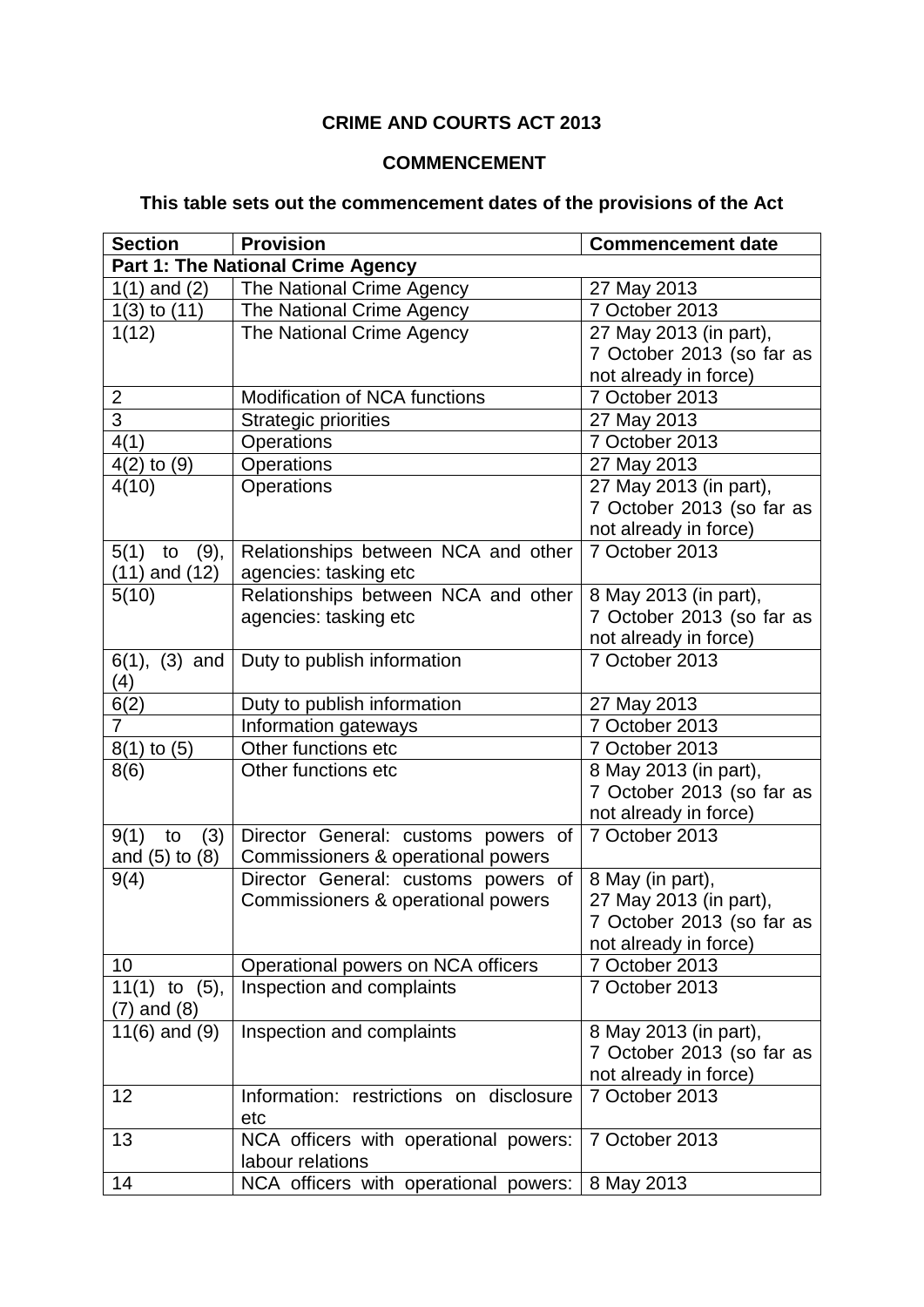|                                   | pay and allowances                                                                  |                                    |
|-----------------------------------|-------------------------------------------------------------------------------------|------------------------------------|
| $15(1)$ and $(2)$                 | Abolition of SOCA and NPIA                                                          | 7 October 2013                     |
| 15(3)                             | Abolition of SOCA and NPIA                                                          | 8 May 2013 (in part),              |
|                                   |                                                                                     | 27 May 2013 (in part),             |
|                                   |                                                                                     | 7 October 2013 (in part)           |
| 16                                | Interpretation of Part 1                                                            | 8 May 2013                         |
| <b>Part 2: Courts and Justice</b> |                                                                                     |                                    |
| $17(1)$ to $(3)$                  | Civil and family proceedings in England                                             | To be determined                   |
| and $(6)$                         | and Wales                                                                           |                                    |
| 17(4)                             | Civil and family proceedings in England                                             | 4 September 2013                   |
|                                   | and Wales                                                                           |                                    |
| 17(5)                             | Civil and family proceedings in England                                             | 1 October 2013 (in part)           |
|                                   | and Wales                                                                           |                                    |
| 18                                | Youth courts to have jurisdiction to                                                | To be determined                   |
|                                   | grant gang-related injunctions                                                      |                                    |
| 19                                | Varying designations of authorities                                                 | 26 April 2013                      |
|                                   | responsible for remanded<br>young                                                   |                                    |
|                                   | persons                                                                             |                                    |
| 20                                | Judicial appointments                                                               | 25 April 2013 (in part),           |
|                                   |                                                                                     | 15 July 2013 (in part),            |
|                                   |                                                                                     | 4 September 2013<br>(in            |
|                                   |                                                                                     | part),                             |
|                                   |                                                                                     | 1 October 2013 (in part)           |
| 21                                | Deployment of the judiciary                                                         | 1 October 2013                     |
| 22                                | Transfer of immigration and nationality                                             | 1 November 2013                    |
|                                   | judicial review applications                                                        |                                    |
| 23                                | Permission to<br>appeal from Upper<br><b>Tribunal to Court of Session</b>           | 15 July 2013                       |
| 24                                |                                                                                     |                                    |
|                                   | Appeals relating to regulation of the Bar<br>Enforcement by taking control of goods | 7 January 2014<br>To be determined |
| $25(1)$ to $(3)$ ,<br>(6),<br>and |                                                                                     |                                    |
| (7)<br>(9)                        |                                                                                     |                                    |
| 25(4)                             | Enforcement by taking control of goods                                              | 15 July 2013 (in part)             |
| $25(5)$ and $(8)$                 | Enforcement by taking control of goods                                              | 15 July 2013                       |
| $26(1)$ and $(3)$                 | Payment of fines and other sums                                                     | To be determined                   |
| to $(8)$                          |                                                                                     |                                    |
| 26(2)                             | Payment of fines and other sums                                                     | 25 June 2013                       |
| 27                                | Disclosure of information to facilitate                                             | 11 December 2013                   |
|                                   | collection of fines and other sums                                                  |                                    |
| 28                                | Disclosure of information for calculating                                           | To be determined                   |
|                                   | fees of courts, tribunals etc                                                       |                                    |
| 29                                | Supreme Court chief executive, officers                                             | 15 July 2013                       |
|                                   | and staff                                                                           |                                    |
| 30                                | Supreme Court security officers                                                     | 1 October 2013                     |
| 31                                | Making, and use, of recordings<br>of                                                | 25 June 2013                       |
|                                   | <b>Supreme Court proceedings</b>                                                    |                                    |
| 32                                | Enabling the making, and use, of films                                              | 15 July 2013                       |
|                                   | and other recordings of proceedings                                                 |                                    |
|                                   |                                                                                     |                                    |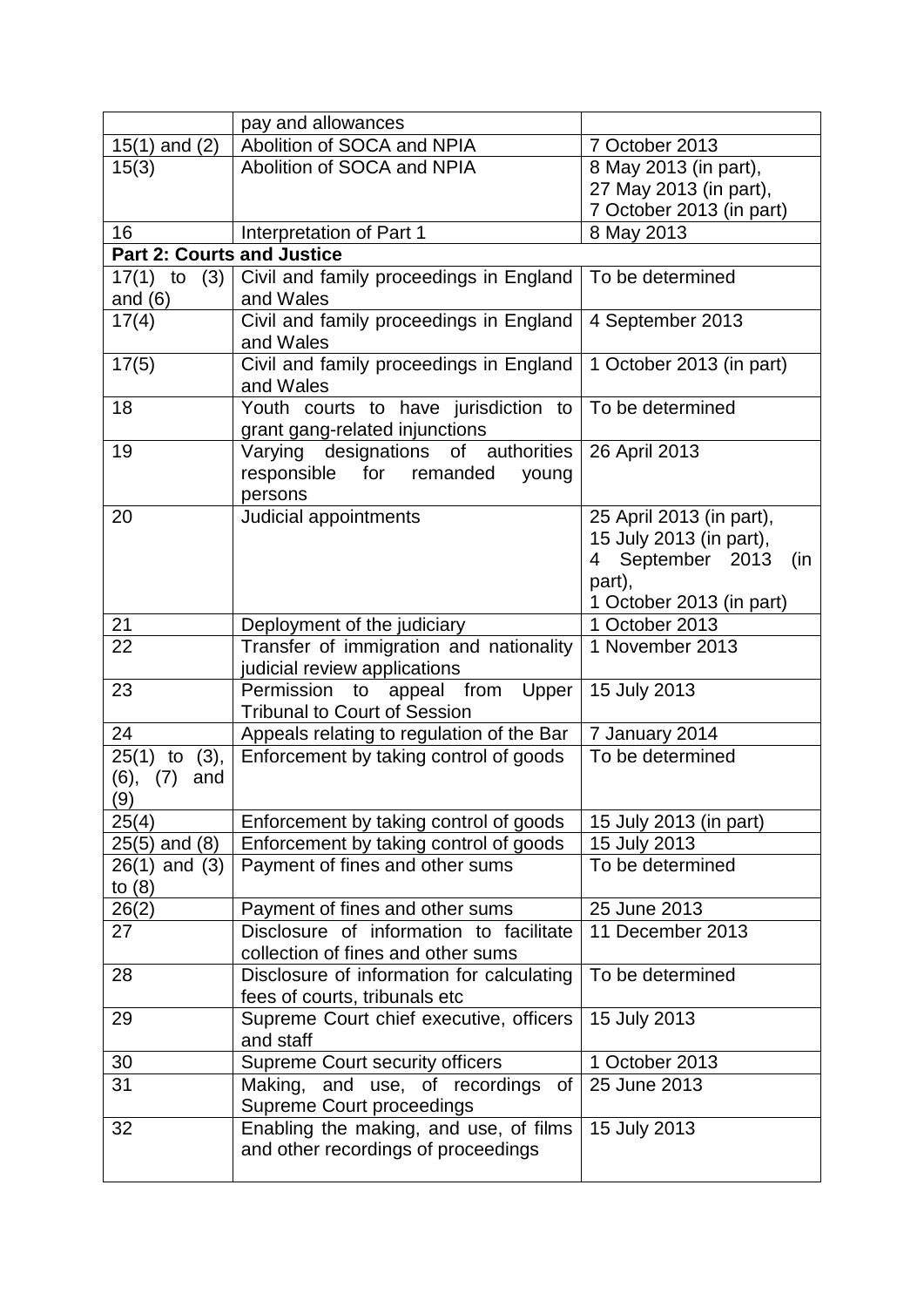| 33                                                                            | Abolition of scandalising the judiciary as                             | 25 June 2013                                                                                                                                                                                                                                                                                |
|-------------------------------------------------------------------------------|------------------------------------------------------------------------|---------------------------------------------------------------------------------------------------------------------------------------------------------------------------------------------------------------------------------------------------------------------------------------------|
|                                                                               | form of contempt of court                                              |                                                                                                                                                                                                                                                                                             |
| 34 to 39                                                                      | <b>Publishers</b><br>of news-related material:<br>damages              | At end of the period of one<br>year beginning with the<br>day on which a body is<br>established<br>by<br>Royal<br>Charter with the purpose<br>of carrying on activities<br>relating to the recognition<br>of independent regulators<br>of relevant publishers (as<br>defined by section 41) |
| 40 to 42                                                                      | Publishers<br>of<br>news-related<br>material:<br>costs                 | To be determined                                                                                                                                                                                                                                                                            |
| 43                                                                            | Use of force in self-defence at place of<br>residence                  | 25 April 2013                                                                                                                                                                                                                                                                               |
| 44                                                                            | Dealing non-custodially with offenders                                 | 11 December 2013<br>(in<br>part)                                                                                                                                                                                                                                                            |
| 45                                                                            | Deferred prosecution agreements                                        | 24 February 2014                                                                                                                                                                                                                                                                            |
| 46                                                                            | Restraint orders and legal aid                                         | To be determined                                                                                                                                                                                                                                                                            |
| 47                                                                            | aid:<br>Restraint<br>orders<br>and<br>legal<br>supplementary           | To be determined                                                                                                                                                                                                                                                                            |
| 48<br>(except                                                                 | Civil recovery of the proceeds etc of                                  | 25 April 2013                                                                                                                                                                                                                                                                               |
| subsection<br>(6)(a)                                                          | unlawful conduct                                                       |                                                                                                                                                                                                                                                                                             |
| 48(6)(a)                                                                      | Civil recovery of the proceeds etc of<br>unlawful conduct              | To be determined                                                                                                                                                                                                                                                                            |
| 49                                                                            | Investigations                                                         | To be determined                                                                                                                                                                                                                                                                            |
| 50                                                                            | Extradition                                                            | 29 July 2013 (in part)<br>18 September 2013<br>(in<br>part)<br>14 October 2013 (in part)                                                                                                                                                                                                    |
|                                                                               | <b>Part 3: Miscellaneous and General</b>                               |                                                                                                                                                                                                                                                                                             |
| 51                                                                            | Immigration cases: appeal rights; and<br>facilitating combined appeals | 8 May 2013                                                                                                                                                                                                                                                                                  |
| 52                                                                            | Appeals<br>refusal of<br>against<br>entry<br>clearance to visit the UK | 25 June 2013                                                                                                                                                                                                                                                                                |
| 53                                                                            | Restriction on right of appeal from<br>within the United Kingdom       | 25 June 2013                                                                                                                                                                                                                                                                                |
| 54                                                                            | national<br>Deportation<br>security<br>on<br>grounds: appeals          | 25 June 2013                                                                                                                                                                                                                                                                                |
| 55(1), (2), (3)<br>(in part), (5),<br>(6) to (13),<br>and $(14)$ (in<br>part) | Powers of immigration officers                                         | 25 June 2013                                                                                                                                                                                                                                                                                |
| 56                                                                            | Drugs and driving                                                      | To be determined                                                                                                                                                                                                                                                                            |
| 57                                                                            | Public order offences                                                  | 1 February 2014                                                                                                                                                                                                                                                                             |
| 58                                                                            | Orders and regulations                                                 | 25 April 2013                                                                                                                                                                                                                                                                               |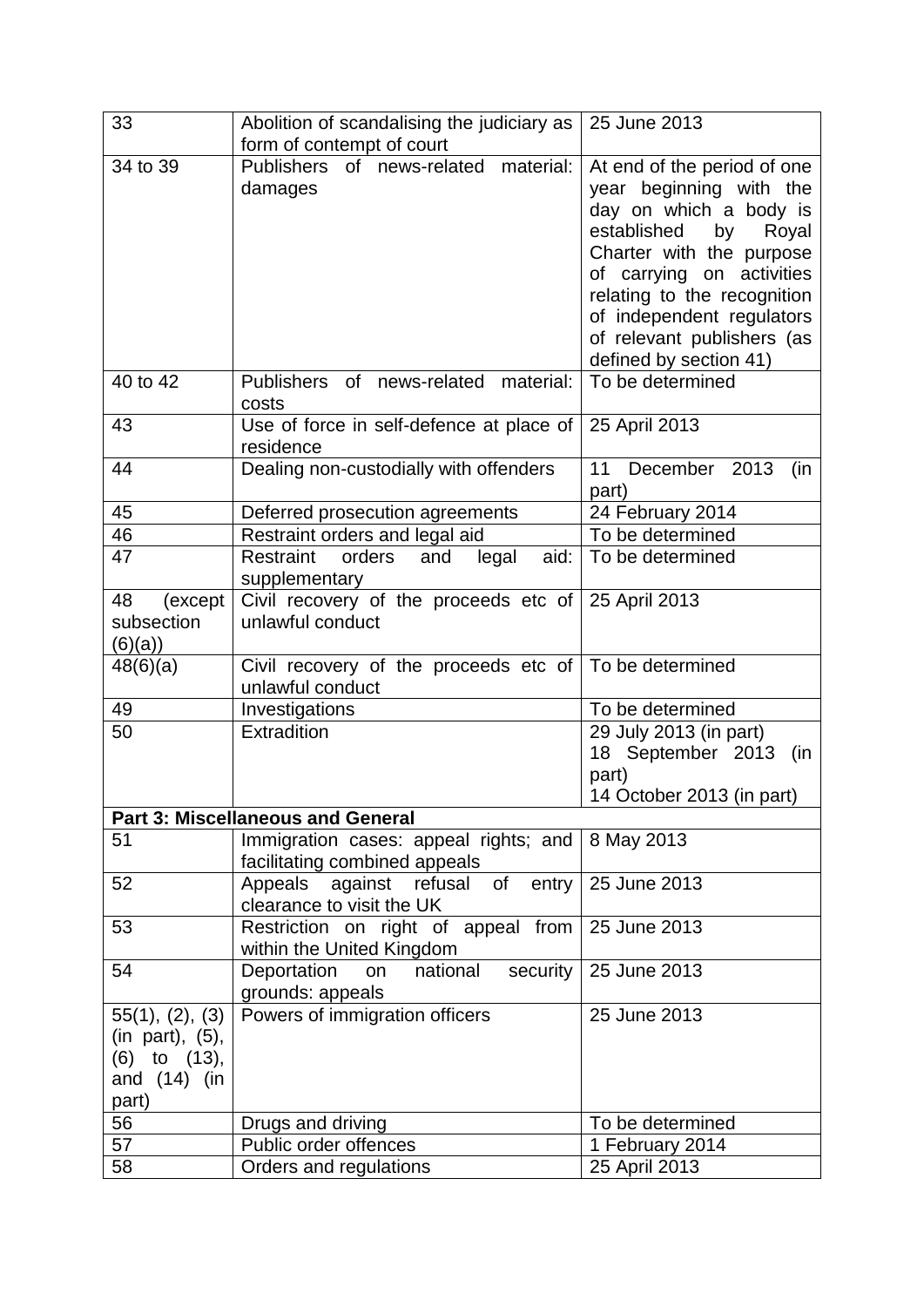| 59 | Consequential amendments                       | 25 April 2013          |
|----|------------------------------------------------|------------------------|
| 60 | Transitional,<br>transitory<br>or<br>provision | saving   25 April 2013 |
| 61 | Short title, commencement and extent           | 25 April 2013          |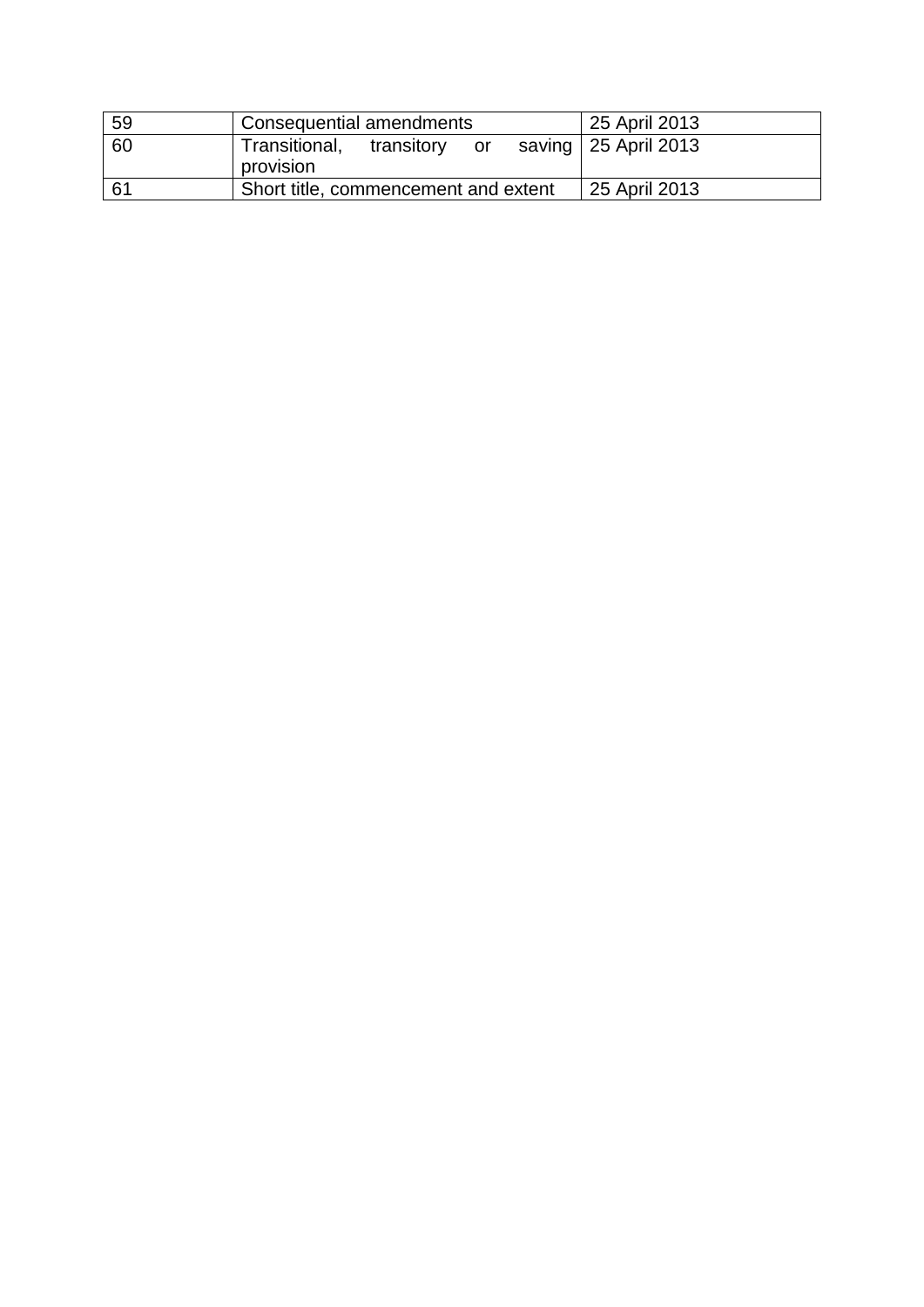| <b>Schedule</b>                                      | <b>Provision</b>                                                                           | <b>Commencement date</b> |
|------------------------------------------------------|--------------------------------------------------------------------------------------------|--------------------------|
| 1, paragraph 7                                       | <b>NCA</b><br>The<br>and<br>officers                                                       | NCA   27 May 2013        |
| 1, paragraphs 1 to 6, 8 to<br>15                     | <b>NCA</b><br>The<br>and<br>officers                                                       | NCA   7 October 2013     |
| 2, paragraphs 1, 4 and 5                             | The Framework Document<br>and Annual Report                                                | 27 May 2013              |
| 2, paragraphs 2, 3 and 6<br>to 8                     | The Framework Document<br>and Annual Report                                                | 7 October 2013           |
| 3, paragraph 34                                      | Relationship<br>between<br>NCA and other agencies                                          | 8 May 2013               |
| 3, paragraphs 1 to 33, 35<br>and 36                  | Relationship<br>between<br>NCA and other agencies                                          | 7 October 2013           |
| 4, paragraph 1                                       | NCA: general                                                                               | 8 May 2013               |
| 4, paragraphs 2 to 5                                 | NCA: general                                                                               | 7 October 2013           |
| 5, paragraphs 5, 27, 28,<br>29 and 30                | Police, customs<br>and<br>immigration powers                                               | 8 May 2013               |
| 5, paragraph 4                                       | Police, customs<br>and<br>immigration powers                                               | 27 May 2013              |
| 5, paragraphs 1 to 3 and 6<br>to $26$                | Police,<br>customs<br>and<br>immigration powers                                            | 7 October 2013           |
| 6, paragraph $5(5)$ and $(6)$                        | Inspections<br>and<br>complaints                                                           | 8 May 2013               |
| 6, paragraphs 1 to 4, $5(1)$<br>to $(4)$ and 6 to 19 | Inspections<br>and<br>complaints                                                           | 7 October 2013           |
| $\overline{7}$                                       | Information: restrictions on   7 October 2013<br>disclosure                                |                          |
| 8, paragraphs 1 to 5 and<br>13                       | Abolition of SOCA and 8 May 2013<br><b>NPIA</b>                                            |                          |
| 8, paragraphs 101 to 103                             | Abolition of SOCA and<br><b>NPIA</b>                                                       | 27 May 2013              |
| 8, paragraphs 6 to 10, 12<br>to 100, and 104 to 109  | Abolition of SOCA and   7 October 2013<br><b>NPIA</b>                                      |                          |
| 9, paragraphs 21(1) and<br>$(2)$ , 27 and 30         | Single County Court in<br><b>England and Wales</b>                                         | 1 October 2013           |
| 10                                                   | The family court                                                                           | To be determined         |
| 11                                                   | Transfer of jurisdiction to<br>family court                                                | To be determined         |
| 12                                                   | Gang-related<br>injunctions:<br>further amendments                                         | To be determined         |
| 13, Part 1                                           | Judicial<br>appointments:<br>Judges of the Supreme<br>Court:<br>number<br>and<br>selection | 1 October 2013           |
| 13, Parts 2, 6 and 7                                 | Judicial appointments                                                                      | 15 July 2013             |
| 13, Part 3                                           | Judicial<br>appointments:                                                                  | 3 September 2013         |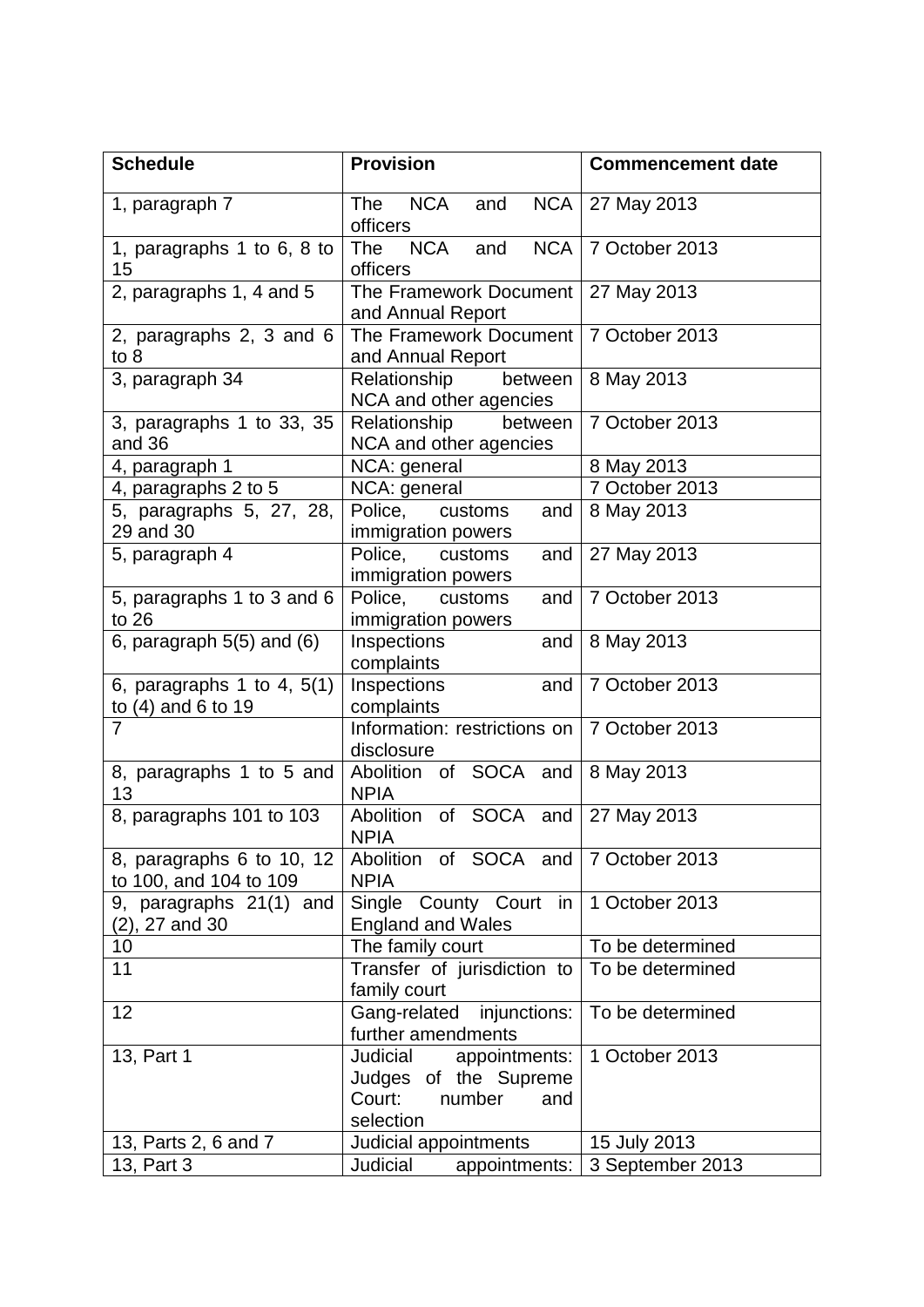|                            | Judicial appointments                                                                                                                       |                                                                                                                     |
|----------------------------|---------------------------------------------------------------------------------------------------------------------------------------------|---------------------------------------------------------------------------------------------------------------------|
|                            | Commission                                                                                                                                  |                                                                                                                     |
| 13, Part 4                 | appointments:<br>Judicial<br>selection, and transfer of<br>powers of Lord Chancellor<br>(subject to articles 3(f) and<br>4 of SI 2013/2200) | 1 October 2013                                                                                                      |
| 13, Part 5                 | Judicial appointments:<br>Selection of Lord Chief<br>Justice and<br>Heads<br><b>of</b><br>Division:<br>transitory<br>provision              | 25 April 2013                                                                                                       |
| 14                         | Deployment<br>of<br>the<br>judiciary                                                                                                        | 1 October 2013                                                                                                      |
| 15                         | Exclusions from definition<br>of relevant publisher                                                                                         | To be determined                                                                                                    |
| 16                         | Dealing non-custodially<br>with offenders                                                                                                   | Parts 1-3, 5-7 and 8<br>(except paragraph 37 and<br>only so far as extending to<br>the $UK$ ) - 11 December<br>2013 |
| 17                         | Deferred<br>prosecution<br>agreements                                                                                                       | 24 February 2014                                                                                                    |
| 18, Part 1                 | Proceeds of crime: civil<br>recovery of the proceeds<br>etc of unlawful conduct                                                             | To be determined                                                                                                    |
| 18, Part 2                 | Proceeds of crime: civil<br>recovery of the proceeds<br>etc of unlawful conduct                                                             | 25 April 2013                                                                                                       |
| 19                         | Proceeds of<br>crime:<br>investigations                                                                                                     | To be determined                                                                                                    |
| 20, paragraphs 3 and 6     | Extradition                                                                                                                                 | 18 September 2013 (in<br>part)                                                                                      |
| 20, paragraphs 1 to 9      | Extradition                                                                                                                                 | 14 October 2013 (so far as<br>not already in force as to<br>England and Wales and<br>Northern Ireland)              |
| 20, paragraphs 10 to 15    | Extradition                                                                                                                                 | 29 July 2013 (England and<br>Wales only)                                                                            |
| 20, paragraphs 10 to 15    | Extradition                                                                                                                                 | October<br>14<br>2013<br>(Northern Ireland)                                                                         |
| 20, paragraphs 16 to 29    | Extradition                                                                                                                                 | 29 July 2013                                                                                                        |
| 21, paragraphs 1 to 13, 14 | of<br>immigration<br><b>Powers</b>                                                                                                          | 25 June 2013                                                                                                        |
| (in part), 19, 30 to 50    | officers: further provision                                                                                                                 |                                                                                                                     |
| 22                         | Drugs and driving: minor<br>consequential<br>and<br>amendments                                                                              | To be determined                                                                                                    |
| 24                         | The NCA: Northern Ireland                                                                                                                   | 25 April 2013                                                                                                       |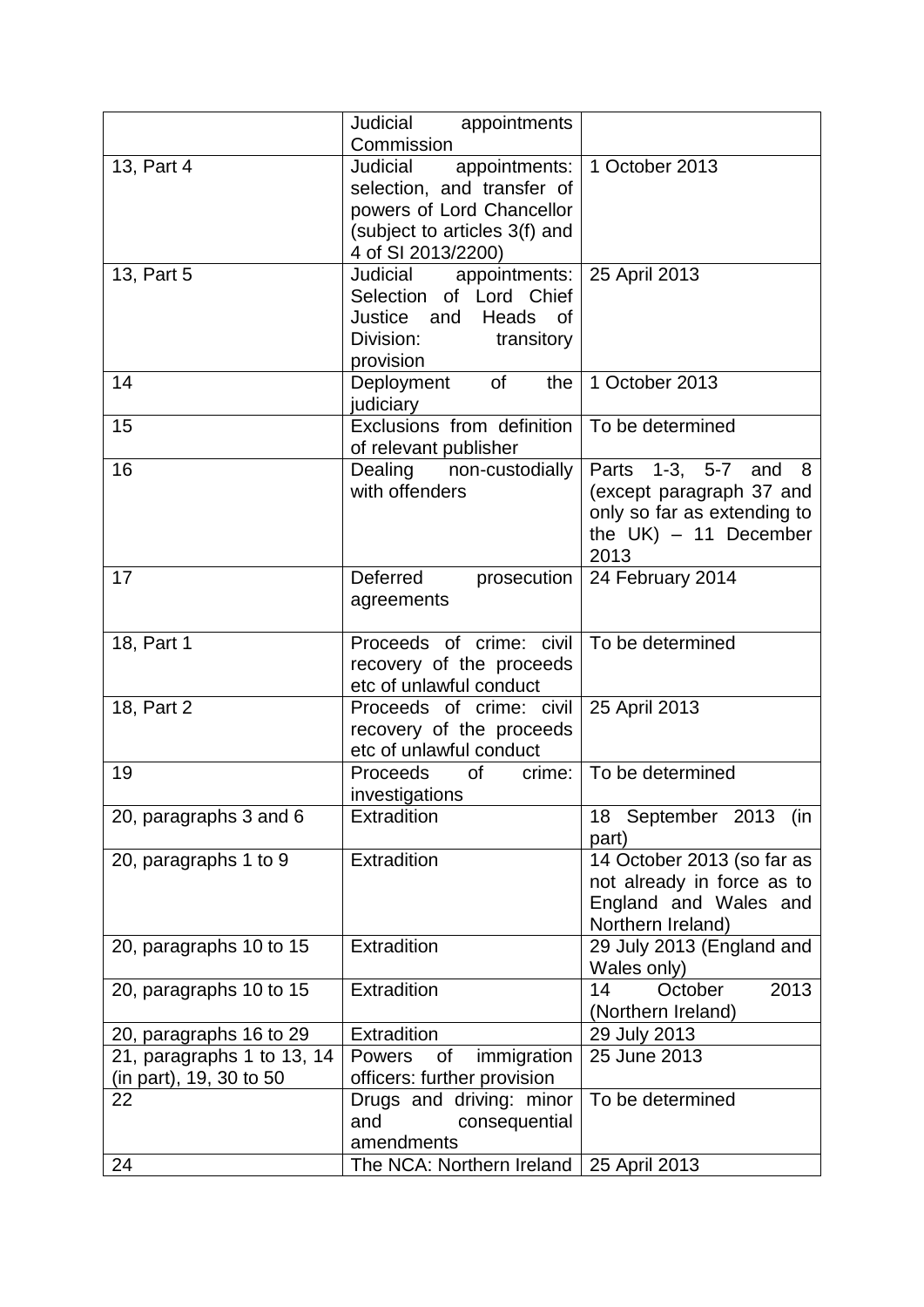| provisions:<br>Ireland | Northern |  |
|------------------------|----------|--|